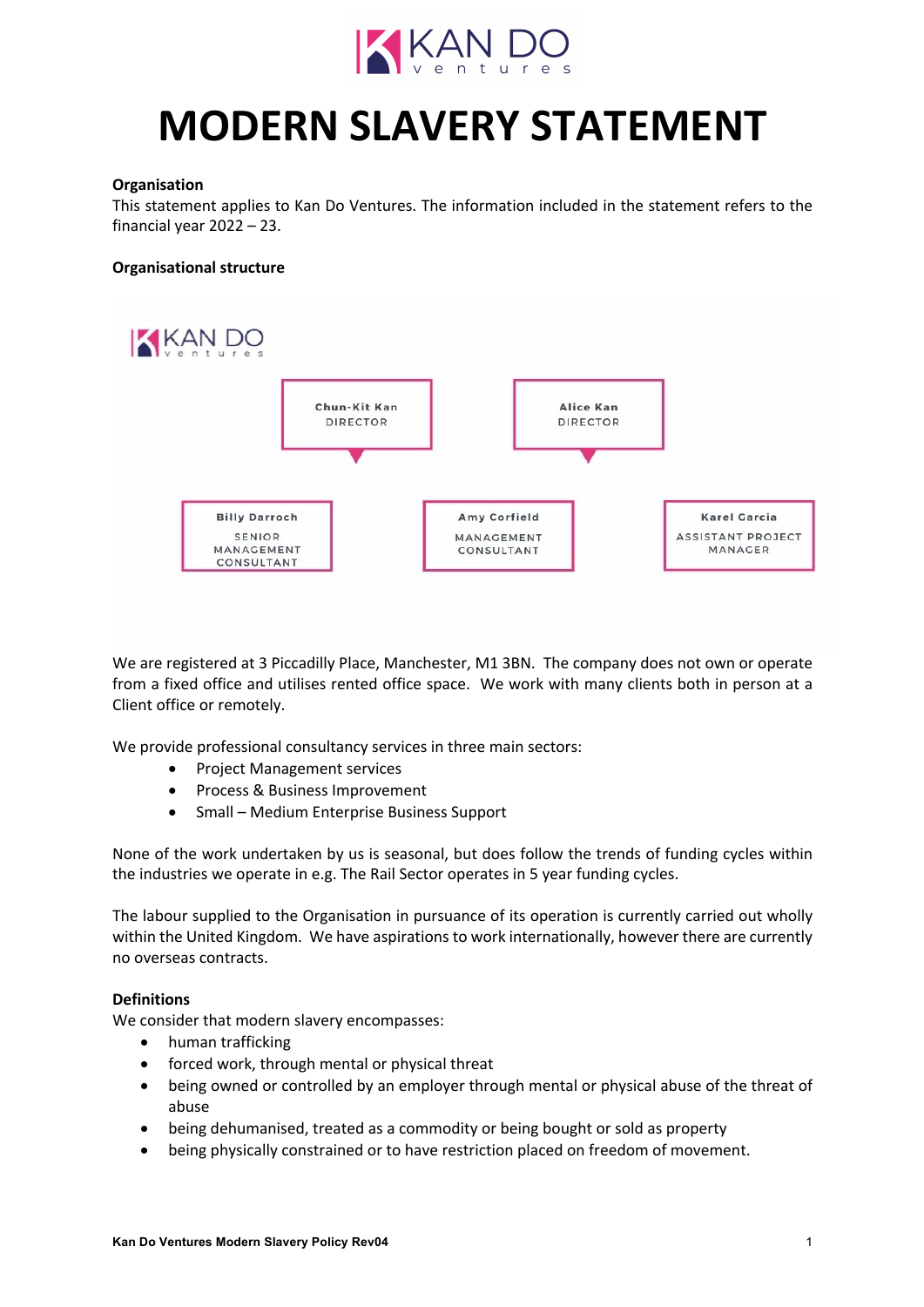

## **Commitment**

We acknowledge our responsibilities in relation to tackling modern slavery and commits to complying with the provisions in the Modern Slavery Act 2015. We understand that this requires an ongoing review of both its internal practices in relation to its labour force and, additionally, its supply chains.

We will not enter into business with any other organisation, in the United Kingdom or abroad, which knowingly supports or is found to involve itself in slavery, servitude and forced or compulsory labour.

No labour provided to us in the pursuance of the provision of its own services is obtained by means of slavery or human trafficking. We adhere to the minimum standards required in relation to responsibilities under relevant employment legislation in the United Kingdom.

#### **Supply chains**

To fulfil its activities, our supply chains include those related to provision of professional services.

#### **Potential exposure**

We consider our main exposure to the risk of slavery and human trafficking to exist within the supply chain. We use local suppliers as much possible in line with the Social Value Policy.

In general, we consider our exposure to slavery/human trafficking to be relatively limited. Nonetheless, it has taken steps to ensure that such practices do not take place in our business nor the business of any organisation that supplies goods and/or services to it.

## **Impact of COVID-19**

During the COVID-19 pandemic there were many challenges for us, as for others across the nation.

We believe that COVID-19 did not adjust the risk of modern slavery to a level above that which existed before the pandemic. During the pandemic, our employees still had access to the grievance procedure to raise any concerns that they may have had.

In line with emergency legislation passed by the Government, employees have been paid Statutory Sick Pay during periods of self-isolation where it has not been possible to agree a temporary period of homeworking. We took the decision from the outset of the pandemic to ensure that all of the workforce who were required to self-isolate in accordance with public health guidelines continued to receive full pay during their absence.

Our modern slavery risks were subject to the same monitoring procedures during the pandemic as at all other times.